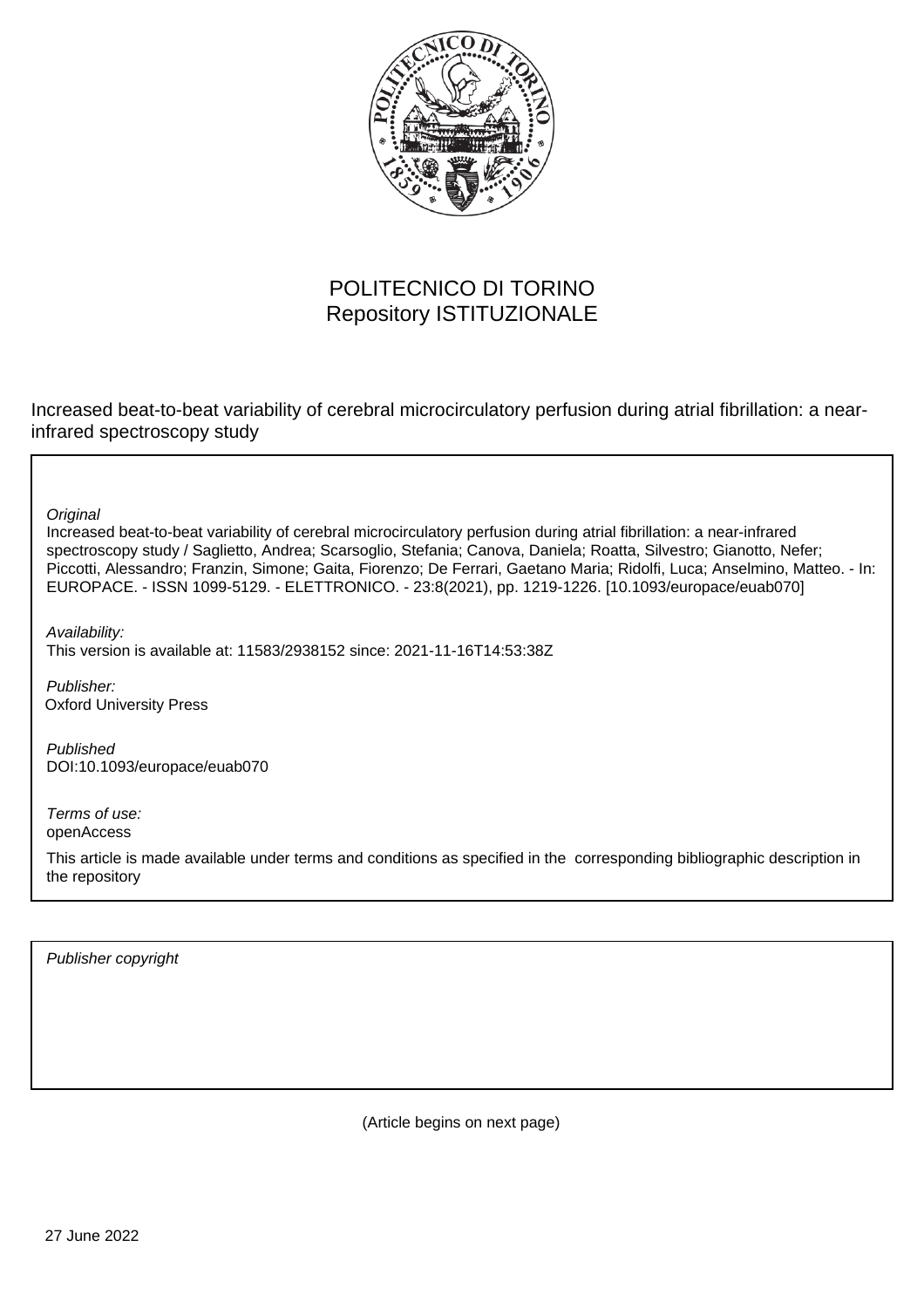

# Increased beat-to-beat variability of cerebral microcirculatory perfusion during atrial fibrillation: a near-infrared spectroscopy study

Andrea Saglietto ��� <sup>1†</sup>, Stefania Scarsoglio<sup>2†</sup>, Daniela Canova<sup>1</sup>, Silvestro Roatta<sup>3</sup>,  $\mathsf{N}$ efer Gianotto $^1$ , Alessandro Piccotti $^1$ , Simone Franzin $^2$ , Fiorenzo Gaita $^4$ , Gaetano Maria De Ferrari<sup>1</sup>, Luca Ridolfi<sup>5</sup>, and Matteo Anselmino<sup>1</sup>\*

<sup>1</sup>Division of Cardiology, Department of Medical Sciences, 'Città della Salute e della Scienza di Torino' Hospital, University of Turin, Turin, Italy; <sup>2</sup>Department of Mechanical and Aerospace Engineering, Politecnico di Torino, Turin, Italy; <sup>3</sup>Department of Physiology, University of Turin, Turin, Italy; <sup>4</sup>Cardiovascular Department, Clinica Pinna Pintor, Policlinico di Monza, Turin, Italy; and <sup>5</sup>Department of Environmental, Land and Infrastructure Engineering, Politecnico di Torino, Turin, Italy

Received 26 November 2020; editorial decision 26 February 2021; accepted after revision 6 March 2021; online publish-ahead-of-print 13 April 2021

| <b>Aims</b>                   | Atrial fibrillation (AFib) is associated with cognitive decline/dementia, independently from clinical strokes or tran-<br>sient ischaemic attacks (TIA). Recent in silico data suggested that AFib may induce transient critical haemodynamic<br>events in the cerebral microcirculation. The aim of this study is to use non-invasive spatially resolved cerebral<br>near-infrared spectroscopy (SRS-NIRS) to investigate in vivo beat-to-beat microcirculatory perfusion during AFib<br>and after sinus rhythm (SR) restoration.                                                                                                                                                                                                                                                                                                                                                                                                                                    |
|-------------------------------|-----------------------------------------------------------------------------------------------------------------------------------------------------------------------------------------------------------------------------------------------------------------------------------------------------------------------------------------------------------------------------------------------------------------------------------------------------------------------------------------------------------------------------------------------------------------------------------------------------------------------------------------------------------------------------------------------------------------------------------------------------------------------------------------------------------------------------------------------------------------------------------------------------------------------------------------------------------------------|
| <b>Methods</b><br>and results | Cerebral SRS-NIRS with high-frequency sampling (20 Hz) and non-invasive systemic haemodynamic monitoring<br>were recorded before and after elective electrical cardioversion (ECV) for AFib or atrial flutter (AFL). To assess<br>beat-to-beat effects of the rhythm status, the frequency distribution of inter-beat differences in tissue haemoglobin<br>index (THI), a proxy of microcirculatory cerebral perfusion, was compared before and after SR restoration. Fifty-<br>three AFib/AFL patients (mean age $69 \pm 8$ years, 79% males) were ultimately enrolled. Cardioversion was successful<br>in restoring SR in 51 (96%) patients. In front of a non-significant decrease in arterial blood pressure extreme events<br>between pre- and post-ECV measurements, a significant decrease of both hypoperfusive and hyperperfusive/hyper-<br>tensive microcirculatory events was observed after SR restoration ( $P < 0.001$ and $P = 0.041$ , respectively). |
| <b>Conclusion</b>             | The present is the first in vivo demonstration that SR restoration by ECV significantly reduces the burden of ex-<br>treme single-beat haemodynamic events in cerebral microcirculation. Future studies are needed to assess whether<br>SR maintenance might slow long-term AFib-correlated cognitive decline/dementia.                                                                                                                                                                                                                                                                                                                                                                                                                                                                                                                                                                                                                                               |
| <b>Keywords</b>               | Near-infrared spectroscopy • Cerebral microcirculation • Atrial fibrillation • Cognitive function                                                                                                                                                                                                                                                                                                                                                                                                                                                                                                                                                                                                                                                                                                                                                                                                                                                                     |

# Introduction

Atrial fibrillation (AFib) prevalence, currently settled at 1–4% worldwide, is rapidly rising, and is expected to double by 2050.

On top of an increased risk of ischaemic stroke, AFib causes cognitive decline and dementia.<sup>1,2</sup> Different mechanisms have been

proposed to explain the stroke-independent association between AFib and dementia, such as silent brain lesions (silent cerebral infarction, white matter lesions, and cerebral microbleeds), $3-5$  chronic reduction in mean cerebral blood flow,<sup>6</sup> inflammation, $\frac{7}{7}$  and cerebral vascular dysfunction. $8-10$  In addition, computational simulations suggest that AFib directly induces beat-to-beat effects on cerebral

<sup>\*</sup> Corresponding author. Tel: þ39 0116709598. E-mail address: matteo.anselmino@unito.it

<sup>†</sup> The first two authors contributed equally to the study.

Published on behalf of the European Society of Cardiology. All rights reserved. © The Author(s) 2021. For permissions, please email: journals.permissions@oup.com.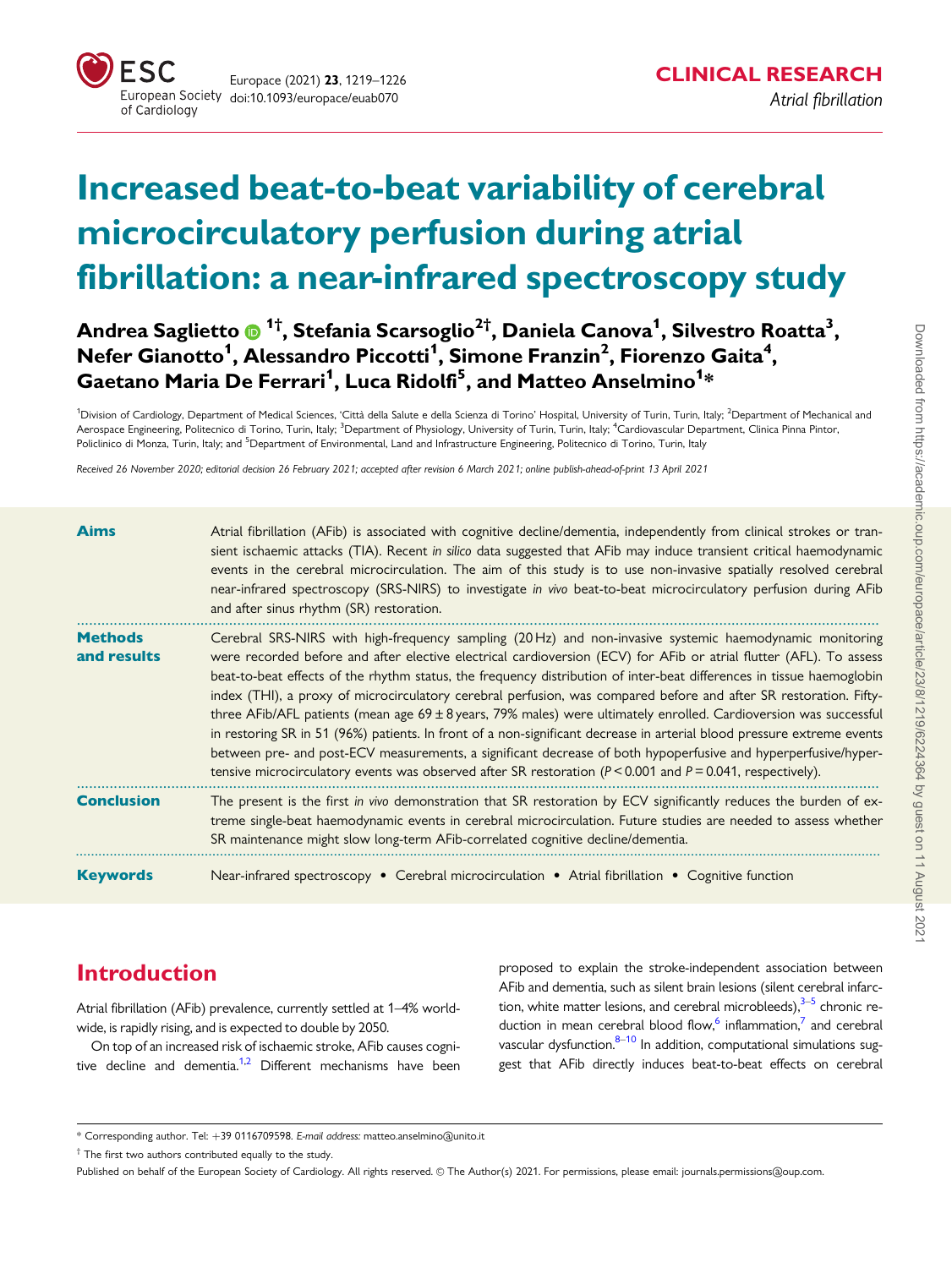## What's new?

- Cerebral spatially resolved near-infrared spectroscopy (SRS-NIRS) with high-frequency sampling (20 Hz) was used to assess beat-to-beat effect of atrial fibrillation on cerebral microcirculatory perfusion.
- We provide the first in vivo demonstration that atrial fibrillation is associated with an increased burden of extreme beat-tobeat cerebral haemodynamic events at the microcirculatory level; sinus rhythm restoration significantly reduces the occurrence of such events.
- These data support the hypothesis that atrial fibrillation may also promote cognitive decline through the chronic occurrence of transient and repetitive extreme haemodynamic events in cerebral microcirculation.

microcirculation, provoking transient critical hypoperfusions, or hypertensive events, typically of a single-beat duration.<sup>11,12</sup> However, an in vivo validation of these computational findings is presently lacking, mostly due to the limitations of the currently adopted noninvasive techniques assessing cerebral haemodynamics [transcranial Doppler (TCD) and cerebral arterial spin labelling perfusion magnetic resonance imaging (ALS-MRI)],<sup>13,14</sup> which cannot provide a beat-to-beat assessment of microcirculatory dynamics.

Recently, spatially resolved near-infrared spectroscopy (SRS-NIRS), a non-invasive technique mainly used to monitor cerebral tissue oxygenation in critical care, has shown the ability to provide non-invasive insights on cerebral microcirculation with high temporal resolution, sensitive to beat-to-beat variations.<sup>15</sup>

The aim of this study is to monitor cerebral microcirculatory perfusion by SRS-NIRS to detect whether occurrence of critical haemodynamic events is reduced after sinus rhythm (SR) restoration by electrical cardioversion (ECV).

## **Methods**

Consecutive patients scheduled for ECV in our centre were screened from January to August 2019 for study inclusion. Given common coexistence and clinical management,<sup>16</sup> AFib and atrial flutter (AFL) patients were both included. Persistent AFib/AFL was defined according to European Society of Cardiology (ESC) guidelines.<sup>16</sup> Exclusion criteria were first-diagnosed, long-standing persistent (>1 year duration of the ongoing episode), and permanent AFib; AFib in the presence of precipitating factors (sepsis, acute myocardial ischaemia, and untreated dysthyroidism); severe comorbidities (e.g. hepatic injury—defined as an increase in aminotransferase blood level above the upper reference limit—and renal failure—defined as an estimated glomerular filtration rate <30 mL/kg/ 1.73  $m^2$  by CKD-EPI formula); haemodynamic instability [systolic blood pressure <90 mmHg, altered consciousness, or reduced peripheral perfusion documented by an increased arterial blood lactate (>2mmol/L)]; and electrolyte abnormalities.

All patients received oral anticoagulation [either vitamin K antagonist (VKA) or direct oral anticoagulant (DOAC)], for at least 4 weeks before and after ECV (long-term anticoagulation therapy was then guided by patients' thromboembolic risk profile). For patients on VKA, the level of anticoagulation was considered adequate if international normalized ratio

(INR) >2.0 during 4 weeks before ECV; in case of suboptimal preprocedural anticoagulation, a transoesophageal echocardiography (TEE) was performed. All patients on DOAC underwent pre-procedural TEE, accordingly to our centre protocol. Electrical cardioversion was postponed if thrombi in the left atrium or left atrial appendage were found. Study protocol was approved by the local ethical committee and was conducted according to the principles of the Helsinki Declaration. All subjects gave written informed consent prior to study inclusion.

#### Cardioversion and monitoring

Anaesthesia was induced by propofol (standard dose 1 mg/kg, titrated according to patient response). If necessary, oxygen supplementation was delivered by the anaesthesiologist through a bag mask valve. Once deep sedation was achieved, ECV was performed by delivering up to three synchronized direct-current biphasic shocks adopting a step-up protocol (from 200 to 360)). Electrical cardioversion was considered successful in case of SR restoration.

Detailed description of SRS-NIRS can be found elsewhere.<sup>17</sup> Briefly, NIRS is an optical technique based on near-infrared light that allows quantifying changes in tissue concentration of intravascular oxygenated and deoxygenated haemoglobin. Since NIRS signals, despite being mainly sensitive to microvasculature changes, may be affected by extra-cranial blood sources, SRS-NIRS has been implemented to minimize the influence of extra-cerebral circulation on NIRS measurements. In particular, tissue haemoglobin index (THI), a SRS-NIRS parameter that measures tissue total haemoglobin concentration (in arbitrary units), reflects local changes in cerebral tissue blood volume (assuming a constant haematocrit), indirectly providing an index of local microvascular perfusion (see [Supplementary material online](https://academic.oup.com/europace/article-lookup/doi/10.1093/europace/euab070#supplementary-data) for further details). For the present analysis, SRS-NIRS monitoring was recorded with the patient in supine position by using a two-channel NIRO-200NX monitor (Hamamatsu Photonics K.K.) placing the probes of each channel on left and right side of patient's forehead, 1 cm above the eyebrow [\(Supplementary material](https://academic.oup.com/europace/article-lookup/doi/10.1093/europace/euab070#supplementary-data) online, [Figure S1](https://academic.oup.com/europace/article-lookup/doi/10.1093/europace/euab070#supplementary-data)). Each probe consisted of a pulsed laser emitter diode and a detector with three sensors, with an emitter-detector distance of 4 cm. NIRS probes were left in place throughout the whole procedure, as well as room temperature was kept constant (20-23°C), guarantying comparability between pre- and post-ECV measurements.

Continuous non-invasive measurement of arterial blood pressure (ABP) was performed by a photo-plethysmographic system applied to the right middle finger (CNAP Monitor 500AT-HD, CNSystems Medizintechnik AG), while oxygen saturation  $(SpO<sub>2</sub>)$  was simultaneously and continuously measured with pulse oximetry (Capnostream<sup>TM</sup> 20p, Medtronic). Continuous electrocardiographic monitoring was recorded (Dynascope Monitor, DS-7100, Fukuda Denshi Co. Ltd), and a 12-lead electrocardiogram printed before and after the procedure to document cardiac rhythm (MyCardioPad<sup>XL</sup>, Esaote).

Near-infrared spectroscopy signals from both channels were digitally acquired with the highest sampling frequency available (20 Hz) by a proprietary software (N200NXOL, Hamamatsu Photonics K.K.), while all other signals were simultaneously acquired using the Micro1401-3 multichannel data acquisition system and Spike2 software (Cambridge Electronic Design Limited). The average lengths of pre- and post-ECV NIRS signals were 4764± 1420 and 2918± 699 s, respectively. The number of recorded heartbeats was 5733± 2023 in pre-ECV and 3045± 875 in post-ECV, comparable to those simulated in computational models.<sup>11,12</sup>

#### Signal post-processing

THI-NIRS signals were visually inspected and movement artefacts or disturbances in the form of spikes and discontinuities were excluded from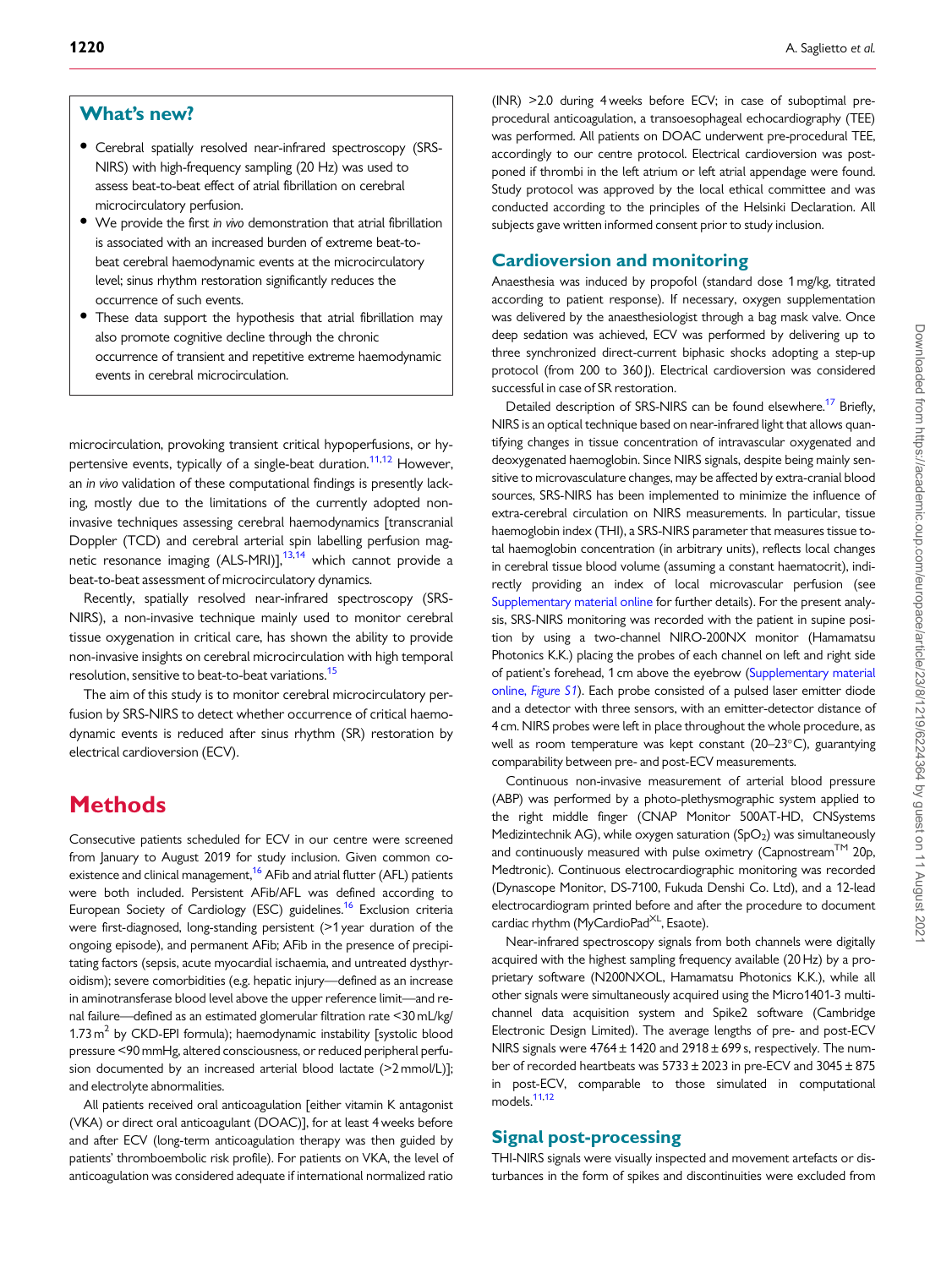

**Figure 1** For each signal, the beat-to-beat distribution of the N<sub>i</sub> values is obtained; then, the distance  $(N_i - \overline{N})$  of each value N<sub>i</sub> from the mean value  $\overline{N}$  of the time series is evaluated. The high value of the exponent (the fourth power) is chosen to weigh more the tails of the N<sub>i</sub> distribution, i.e. the extreme values. In order to distinguish events that fall in the right and left tails of the distribution, respectively, the fourth moment is evaluated separately for the two tails.

the analysis. In this way, only regular signal segments were extracted from raw measures. No substantial differences emerged between the two channels. For each patient, we selected the least noisy channel, taking into account that: (i) the beat-to-beat information of the THI signal was as distinguishable as possible and (ii) the whole signal was smooth over as many continuous temporal ranges as possible, without showing artefacts and jumps. As signals exhibit low-frequency fluctuations (due to respiration and/or occasional patient or eye movements), that prevent continuous-time signal analyses, these segments were then aligned in order to have the overall average equal to one. An example of the signal shifting procedure is reported in [Supplementary material online,](https://academic.oup.com/europace/article-lookup/doi/10.1093/europace/euab070#supplementary-data) Figure [S2](https://academic.oup.com/europace/article-lookup/doi/10.1093/europace/euab070#supplementary-data). Then, the corresponding synchronous ABP and electrocardiographic signals were identified. Using the electrocardiographic data to detect RR beats boundaries, the succession of beat-averaged values  $(\mu_i)$  for THI and ABP was evaluated; subscript i refers to the i-th beat. Due to the high sampling frequency (20 Hz for THI and 400 Hz for ABP), several values of THI (and ABP) were recorded in each beat.  $\mu_i$  is obtained by averaging these values over the beat, thus  $\mu_i$  is equal to the mean value of the THI (and ABP) signal evaluated over the i-th beat. In order to highlight beatto-beat variations, the following variable is then introduced:

$$
N_i = \frac{\mu_i - \mu_{i+1}}{\mu_i} \tag{1}
$$

Positive (negative) values of the variable  $N_i$  mark beats where the beat-averaged value of the THI and ABP signal decreases (increases) in the next beat. In the definition (1), the division by  $\mu_i$  is introduced to evaluate beat-to-beat changes in relative terms and to provide a dimensionless variable. The division by  $\mu_i$  allows us to capture the weight of the change of the beat-averaged mean.  $N_i$  represents an indicator of firstdifference between beat-averaged values, which better highlights beat-tobeat variations rather than the mean values reached in each beat.

In order to detect relevant beat-to-beat variations, we used the fourth moment of the frequency distribution of the variable  $N_{\text{i}}$ . For each of the THI and ABP signals (for example, the THI measured under precardioversion conditions), the beat-to-beat distribution of the  $N_i$  values is obtained; then, the distance  $(N_i-N)$  of each value  $N_i$  from the mean value  $\overline{N}$  of the time series is evaluated (*Figure 1*); finally, the fourth moment for each patient is evaluated as

$$
m_4(N) = \frac{1}{M} \sum_i \left( N_i - \overline{N} \right)^4 \tag{2}
$$

where M is the number of beats considered in the summation. The high value of the exponent (the fourth power) is chosen to weigh more the tails of the  $N_i$  distribution, i.e. the extreme values. In other words, given two signals, if the first has a statistically significant higher  $m_4$  than the second signal, it means that the first signal more often reaches extremely high (or low) values with respect to its average than the second does. The 4th moment is the typical statistical metric used to focus on extreme events, being variance (sensitive to the core of probability distribution) less effective, and odd moments (e.g. 3rd and 5th) sensitive to the difference in sign.  $m_4$  is thus obtained by exploiting the whole RR distribution, that is all the M beats of each patient. The occurrence of extreme hypoor hyper-perfusion events is not imposed, but appears when high  $m_4$ values are reached. In order to distinguish hypo-perfusion and hyperperfusion events—that fall in the right and left tails of the distribution, respectively—the fourth moment is evaluated separately for the two tails, that is, considering in the summation of Eq. (2) either only the positive differences or only the negative ones. In this way, we can define a fourth moment related to hypoperfusion events (right tail,  $m_4$ ; Figure 1) and a fourth moment related to hypertensive events (left tail,  $m_4^\prime;$  Figure 1).

#### Statistical analysis

Continuous data are reported as mean (±standard deviation) or median (interquartile), in case of non-Gaussian distribution; categorical data are reported as absolute number (percentage). Paired t-test was performed to compare RR intervals, mean THI, and mean ABP values before and after ECV. Wilcoxon signed ranked test was performed to assess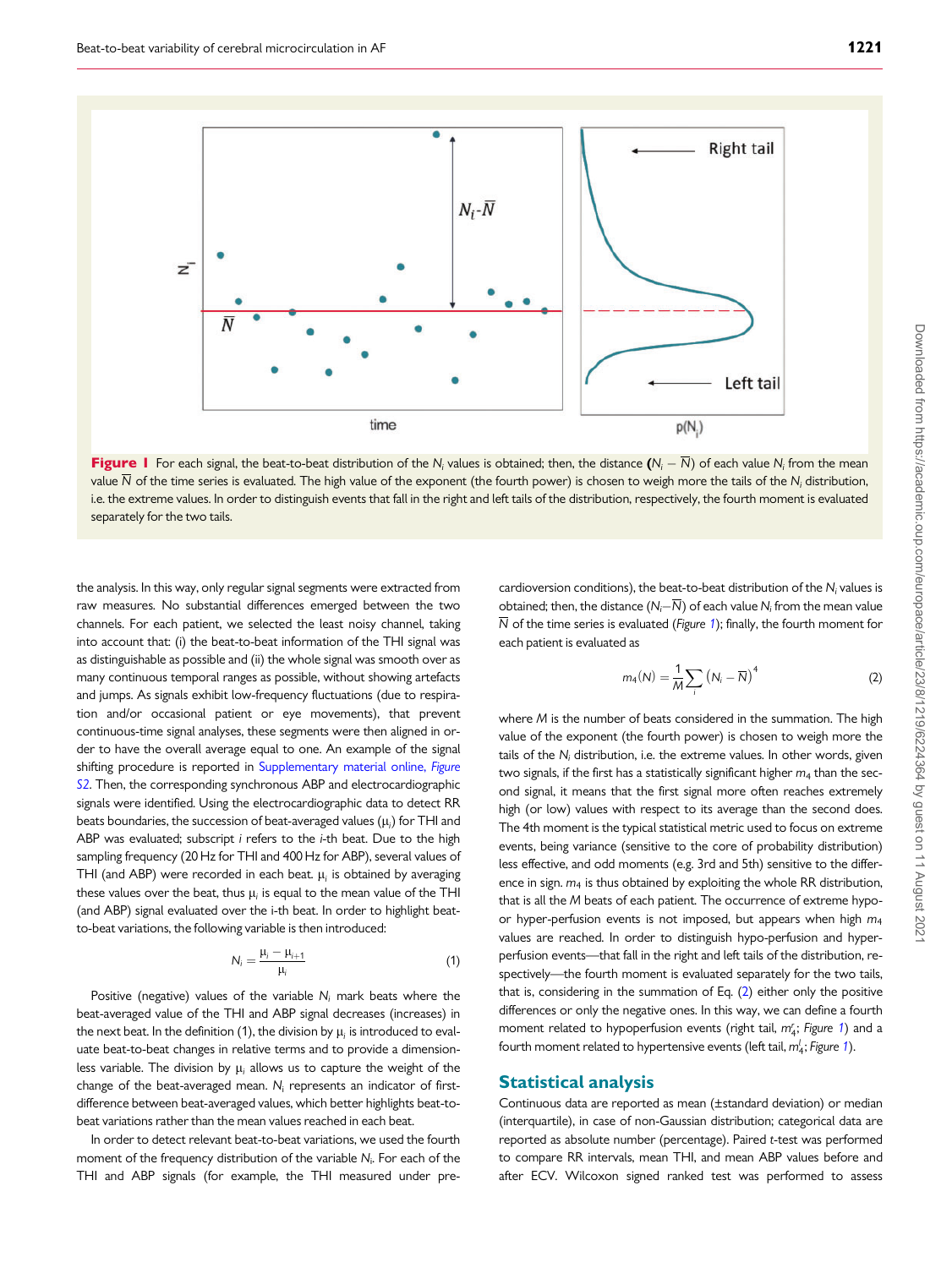| <b>Variables</b>                             | Total $(N = 53)$ | AFib $(N = 39)$ | $AFL (N = 14)$ |
|----------------------------------------------|------------------|-----------------|----------------|
| Age (years)                                  | $69 \pm 8$       | $69 \pm 9$      | $69 \pm 10$    |
| Male sex                                     | 42 (79%)         | 32 (82%)        | 10 (72%)       |
| BMI ( $\text{kg/m}^2$ )                      | $27.0 \pm 3.7$   | $27.3 \pm 3.5$  | $26.4 \pm 4.5$ |
| Hypertension                                 | 44 (83%)         | 32 (82%)        | 12 (86%)       |
| <b>Diabetes</b>                              | 5(9%)            | 5(13%)          | 0(0%)          |
| Previous stroke/TIA                          | 5 (9%)           | 5(13%)          | 0(0%)          |
| Supra-aortic trunks stenosis                 | 6 (11%)          | 6(15%)          | 0(0%)          |
| <b>EHRA</b> class                            |                  |                 |                |
| Class I                                      | 30 (57%)         | 21 (54%)        | 9(64%)         |
| Class II                                     | 20 (38%)         | 15 (38%)        | 5(36%)         |
| Class III                                    | 3(6%)            | 3(8%)           | $0(0\%)$       |
| Heart failure                                | 5(9%)            | 4 (10%)         | 1(7%)          |
| Coronary artery disease                      | 2(4%)            | 2(5%)           | 0(0%)          |
| CHA <sub>2</sub> DS <sub>2</sub> -VASc score | $2.5 \pm 1.5$    | $2.6 \pm 1.5$   | $2.2 \pm 1.3$  |
| <b>HAS-BLED</b> score                        | $1.6 \pm 1.0$    | $1.6 \pm 1.0$   | $1.4 \pm 1.0$  |
| Cardiac implantable device                   | 2(4%)            | 2(5%)           | $0(0\%)$       |
| Echocardiographic parameters                 |                  |                 |                |
| Left ventricular ejection fraction (%)       | $58 \pm 6$       | $58 \pm 6$      | $58 \pm 7$     |
| Indexed left atrial volume $(mL/m2)$         | $50 \pm 15$      | $51 \pm 16$     | $46 \pm 11$    |
| End-diastolic left ventricular diameter (mm) | $49 \pm 6$       | $50 \pm 6$      | $46 \pm 7$     |
| Medications                                  |                  |                 |                |
| Amiodarone                                   | 14 (26%)         | 14 (36%)        | $0(0\%)$       |
| Class IC                                     | 28 (53%)         | 19 (49%)        | 9(64%)         |
| Sotalol                                      | 7 (13%)          | 5(13%)          | 2(14%)         |
| Beta-Blocker                                 | 38 (72%)         | 27 (69%)        | 11 (79%)       |
| Digoxin                                      | 6(11%)           | 4(10%)          | 2(14%)         |
| Aspirin                                      | 2(4%)            | 2(5%)           | $0(0\%)$       |
| <b>VKA</b>                                   | 12 (23%)         | 10 (26%)        | 2(14%)         |
| <b>DOAC</b>                                  | 41 (77%)         | 29 (74%)        | 12 (86%)       |

|  | Table $I$ Baseline characteristics of the patients enrolled ( $N = 53$ ), also stratified by arrhythmia type |  |  |  |
|--|--------------------------------------------------------------------------------------------------------------|--|--|--|
|--|--------------------------------------------------------------------------------------------------------------|--|--|--|

AFib, atrial fibrillation; AFL, atrial flutter; BMI, body mass index; DOAC, direct oral anticoagulant; TIA, transient ischaemic attack; VKA, vitamin K antagonist.

intra-patient variations of the right  $(m_4')$  and the left  $(m_4')$  fourth moments of the probability distribution of inter-beat THI and ABP variability before and after ECV. Benjamini–Hochberg procedure was used to adjust P-values for multiple comparisons. A sensitivity analysis separately assessing patients with AFib and patients with AFL was performed. Quintile regression analysis using the difference between pre- and post-ECV fourth moment of inter-beat THI variability as the dependent variable was performed to assess predictors of the intracerebral signal variability reduction. In addition, we also computed the coefficients of determination  $(R<sup>2</sup>)$ , for the log-log pre- and post-ECV THI values.

All analyses were performed using R software version 3.3.0 (R Foundation for Statistical Computing, Vienna, Austria). A P-value of 0.05 was considered statistically significant.

# **Results**

Seventy-one patients referred to our centre for AFib/AFL ECV were screened for possible inclusion in the study; according to inclusion criteria, 53 patients were ultimately enrolled. A detailed description of the reasons for study exclusion can be found in [Supplementary](https://academic.oup.com/europace/article-lookup/doi/10.1093/europace/euab070#supplementary-data) [material online.](https://academic.oup.com/europace/article-lookup/doi/10.1093/europace/euab070#supplementary-data) Table 1 reports baseline clinical characteristics of the included subjects. Mean age was  $69 \pm 8$  years, with a male predominance (79%). Nearly all the patients (92%) were on anti-arrhythmic drug therapy. Cardioversion was successful in 51 patients (96%), with a mean of  $1.15 \pm 0.45$  shocks per patient. All patients remained haemodynamically stable, no additional airway management was necessary and no procedural complications occurred.

Complete signal processing was feasible on 44 out of the 53 patients enrolled: 5 patients were excluded due to low-quality NIRS signals, 2 due to active cardiac stimulation of a permanent pacemaker, and 2 for ECV failure in restoring SR. Pre- and post-ECV RR intervals were respectively  $0.85 \pm 0.14$  s and  $0.99 \pm 0.14$  s ( $P < 0.001$ ). Pre- and post-ECV mean THI values were  $0.99 \pm 0.05$  and  $1.05 \pm 0.30$ ( $P = 0.266$ ), while corresponding mean ABP values were  $93.9 \pm 11.6$ and 89.3  $\pm$  11.4 mmHg, respectively (P = 0.001). A statistically significant decrease both in  $m_4^r$  and  $m_4^l$  of inter-beat THI variability was observed after SR restoration ( $P < 0.001$  and  $P = 0.041$ , respectively;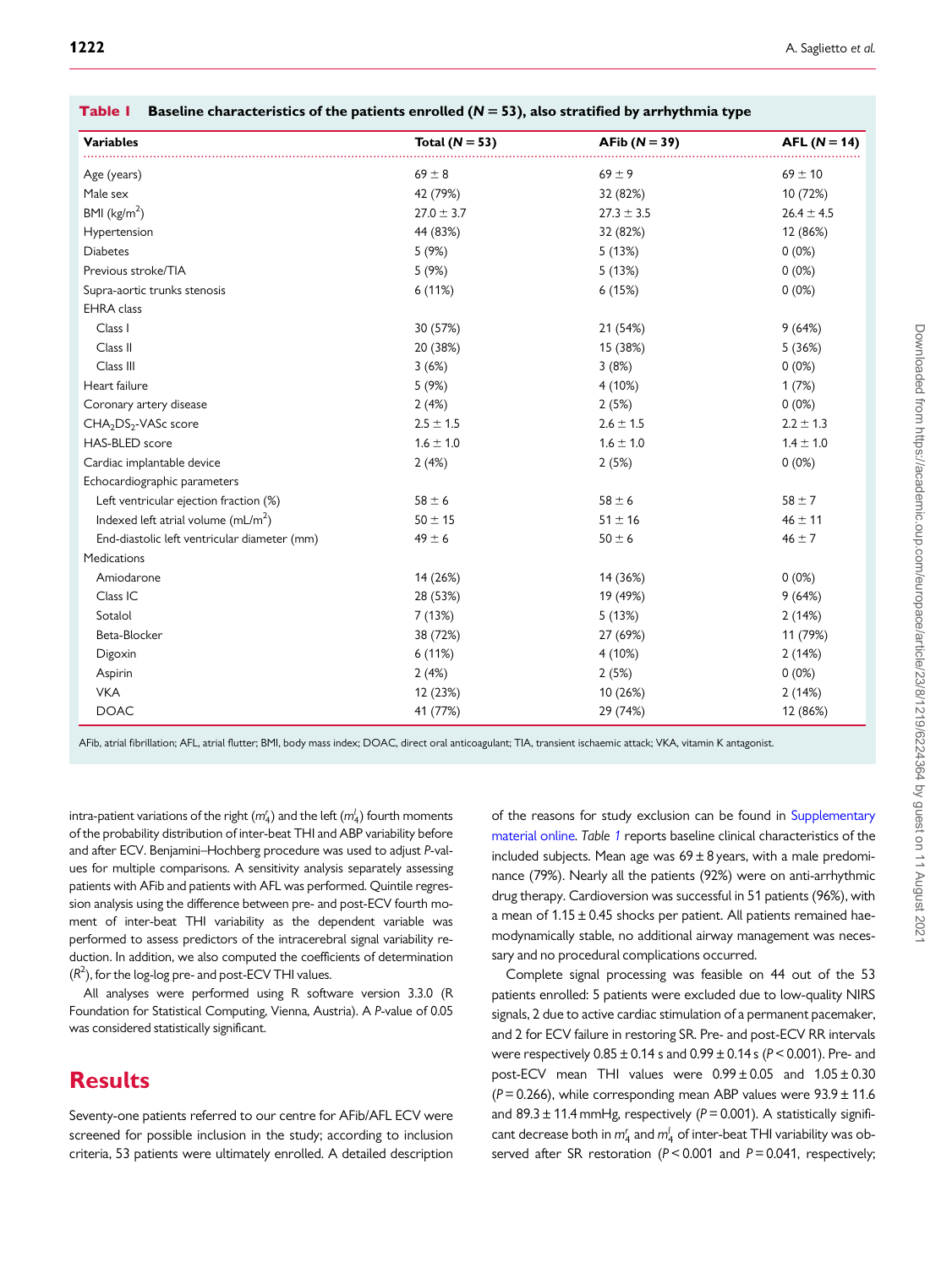|                     |  | Table 2 Pre- and post-ECV values of the fourth moment $(m'_4$ and $m'_4$ ) of the probability distribution of inter-beat THI |  |
|---------------------|--|------------------------------------------------------------------------------------------------------------------------------|--|
| and ABP variability |  |                                                                                                                              |  |

|                                                   | <b>Pre-ECV</b>                                                                            | <b>Post-ECV</b>                                                                           | P-Value | <b>Adjusted</b><br>P-value <sup>a</sup> |
|---------------------------------------------------|-------------------------------------------------------------------------------------------|-------------------------------------------------------------------------------------------|---------|-----------------------------------------|
| Inter-beat THI variability (right tail, $m_A^r$ ) | $5.96 \times 10^{-9}$ (7.80 $\times$ 10 <sup>-10</sup> , 1.07 $\times$ 10 <sup>-8</sup> ) | $1.34 \times 10^{-9}$ (3.70 $\times$ 10 <sup>-10</sup> , 4.43 $\times$ 10 <sup>-9</sup> ) | < 0.001 | < 0.001                                 |
| Inter-beat THI variability (left tail, $m_A^l$ )  | $3.04 \times 10^{-9}$ (6.75 $\times$ 10 <sup>-10</sup> , 6.81 $\times$ 10 <sup>-9</sup> ) | $1.04 \times 10^{-9}$ (3.89 $\times$ 10 <sup>-10</sup> , 3.51 $\times$ 10 <sup>-9</sup> ) | 0.041   | 0.041                                   |
| Inter-beat ABP variability (right tail, $m_A^r$ ) | $3.21 \times 10^4$ (2.54 $\times$ 10 <sup>3</sup> , 6.92 $\times$ 10 <sup>4</sup> )       | $2.12 \times 10^4$ (1.50 $\times$ 10 <sup>3</sup> , 9.12 $\times$ 10 <sup>4</sup> )       | 0.283   | 0.283                                   |
| Inter-beat ABP variability (left tail, $m_A^l$ )  | $1.72 \times 10^4$ (3.52 $\times$ 10 <sup>3</sup> , 4.57 $\times$ 10 <sup>4</sup> )       | $2.41 \times 10^3$ (3.87 $\times$ 10 <sup>2</sup> , 3.35 $\times$ 10 <sup>4</sup> )       | 0.200   | 0.400                                   |

Values are reported as median (interquartile range). P-values are derived by Wilcoxon signed rank test. ABP, arterial blood pressure; ECV, electrical cardioversion; THI, haemoglobin index.

<sup>a</sup>Benjamini–Hochberg adjusted P-value (multiple comparison testing).



Figure 2 Example of pre-cardioversion synchronous time series of ECG, THI, and ABP signals during atrial fibrillation (left panel, Patient #3) and atrial flutter (right panel, Patient #24). Notice the very good correspondence between ECG, THI, and ABP signals and the remarkable decrease of the THI signal when a long beat occurs during atrial fibrillation. ABP, arterial blood pressure; THI, haemoglobin index.

Table 2). Conversely, we did not find differences concerning  $m_4^r$  and  $m_4$  of inter-beat ABP variability between pre- and post-ECV  $(P = 0.283$  and  $P = 0.400$ , respectively; Table 2).

At quintile regression analysis, internal carotid artery stenosis was the sole clinical parameter significantly associated with a greater reduction in beat-to-beat signal variability reduction ( $P = 0.02$  for  $m_4^l$ ;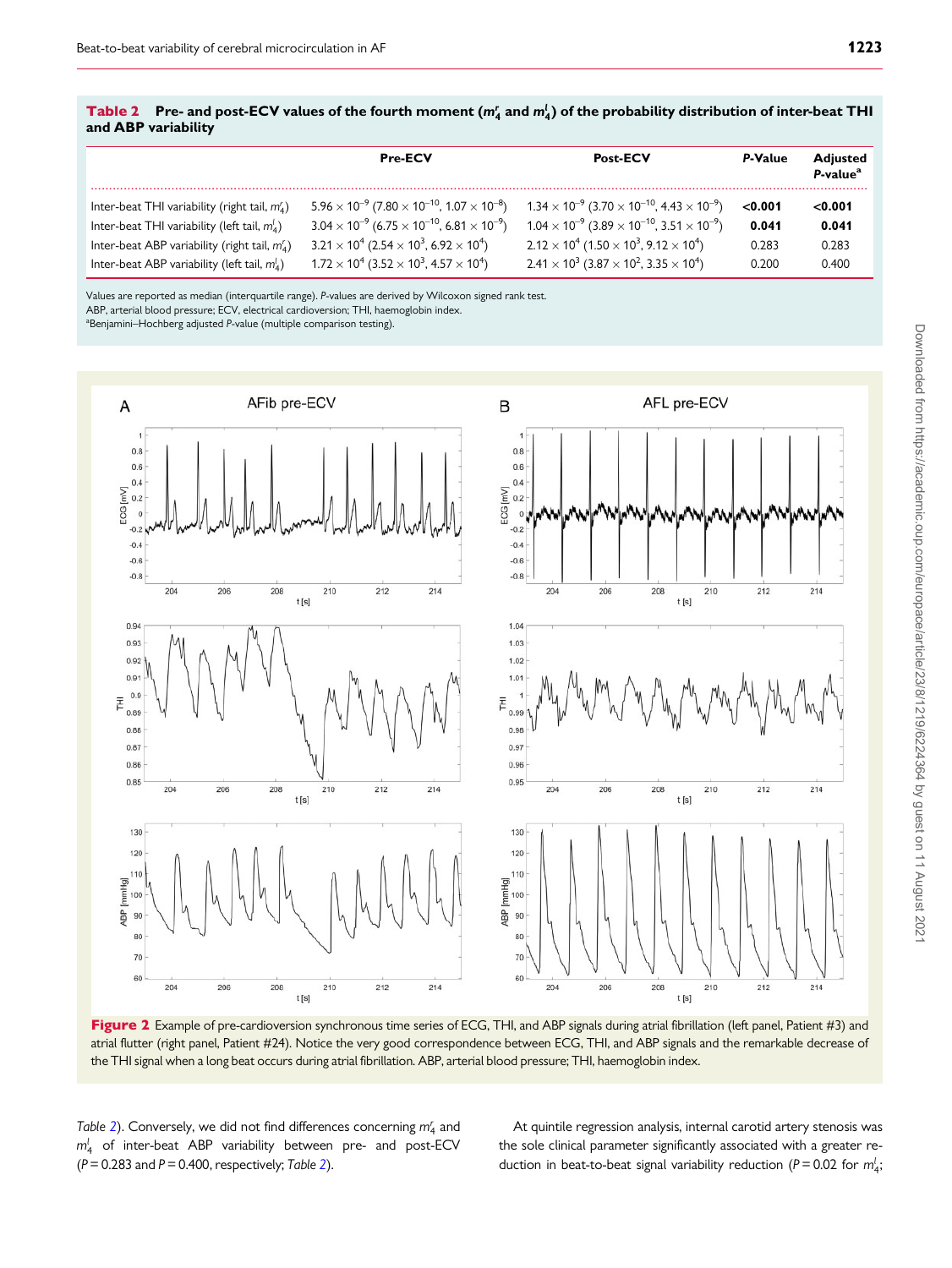|                                                   | <b>Pre-ECV</b>                                                                            | <b>Post-ECV</b>                                                                            | P-Value | <b>Adjusted</b><br>P-value* |
|---------------------------------------------------|-------------------------------------------------------------------------------------------|--------------------------------------------------------------------------------------------|---------|-----------------------------|
| Atrial fibrillation ( $n = 31$ )                  |                                                                                           |                                                                                            |         |                             |
| Inter-beat THI variability (right tail, $m_A^r$ ) | $7.41 \times 10^{-9}$ (2.26 $\times$ 10 <sup>-9</sup> , 2.04 $\times$ 10 <sup>-8</sup> )  | $1.94 \times 10^{-9}$ (4.32 $\times$ 10 <sup>-10</sup> , 6.79 $\times$ 10 <sup>-9</sup> )  | < 0.001 | < 0.001                     |
| Inter-beat THI variability (left tail, $m_A^l$ )  | $4.33 \times 10^{-9}$ (1.03 $\times$ 10 <sup>-9</sup> , 1.10 $\times$ 10 <sup>-8</sup> )  | $1.30 \times 10^{-9}$ (5.24 $\times$ 10 <sup>-10</sup> , 5.37 $\times$ 10 <sup>-9</sup> )  | 0.047   | 0.047                       |
| Inter-beat ABP variability (right tail, $m_A^r$ ) | $3.40 \times 10^4$ (2.62 $\times$ 10 <sup>3</sup> , 6.53 $\times$ 10 <sup>4</sup> )       | $3.46 \times 10^4$ (6.90 $\times$ 10 <sup>3</sup> , 9.64 $\times$ 10 <sup>4</sup> )        | 0.104   | 0.208                       |
| Inter-beat ABP variability (left tail, $m_A^l$ )  | $1.68 \times 10^4$ (4.42 $\times$ 10 <sup>3</sup> , 3.43 $\times$ 10 <sup>4</sup> )       | $2.52 \times 10^3$ (3.72 $\times$ 10 <sup>2</sup> , 6.41 $\times$ 10 <sup>4</sup> )        | 0.240   | 0.240                       |
| Atrial flutter $(n = 13)$                         |                                                                                           |                                                                                            |         |                             |
| Inter-beat THI variability (right tail, $m_A^r$ ) | $1.25 \times 10^{-9}$ (3.63 $\times$ 10 <sup>-10</sup> , 5.94 $\times$ 10 <sup>-9</sup> ) | $6.51 \times 10^{-10}$ (1.94 $\times$ 10 <sup>-10</sup> , 1.46 $\times$ 10 <sup>-9</sup> ) | 0.248   | 0.496                       |
| Inter-beat THI variability (left tail, $m_A^l$ )  | $1.12 \times 10^{-9}$ $(3.10 \times 10^{-10}, 2.95 \times 10^{-9})$                       | $5.71 \times 10^{-10}$ (2.41 $\times$ 10 <sup>-10</sup> , 1.17 $\times$ 10 <sup>-9</sup> ) | 0.650   | 0.650                       |
| Inter-beat ABP variability (right tail, $m_A^r$ ) | $3.16 \times 10^4$ (2.30 $\times$ 10 <sup>3</sup> , 7.31 $\times$ 10 <sup>4</sup> )       | $1.02 \times 10^3$ (4.72 $\times$ 10 <sup>2</sup> , 8.59 $\times$ 10 <sup>4</sup> )        | 0.382   | 0.764                       |
| Inter-beat ABP variability (left tail, $m_A^l$ )  | $3.04 \times 10^4$ (2.63 $\times$ 10 <sup>3</sup> , 4.95 $\times$ 10 <sup>4</sup> )       | $1.10 \times 10^3$ (4.03 $\times$ 10 <sup>2</sup> , 2.20 $\times$ 10 <sup>4</sup> )        | 0.650   | 0.650                       |

**Table 3** Sensitivity analysis of pre- and post-ECV values of the fourth moment  $(m_4^r$  and  $m_4^l$ ) of the probability distribution of inter-beat THI and ABP variability according to atrial arrhythmia (AFib or AFL).

Values are reported as median (interquartile range). P-Values are derived by Wilcoxon signed rank test.

ABP, arterial blood pressure; AFib, atrial fibrillation; AFL, atrial flutter; ECV, electrical cardioversion; THI, haemoglobin index.

<sup>a</sup>Benjamini–Hochberg adjusted P-value (multiple comparison testing).

![](_page_6_Figure_6.jpeg)

**Figure 3** Scatter-plots of pre- and post-ECV  $m_4'$  and  $m_4'$  of inter-beat THI variability, stratified by arrhythmia type (lower panels). Coefficients of determination, R<sup>2</sup>, for the log–log pre–post-ECV relations are: 0.59 for  $m_4^l$  AFib, 0.49 for  $m_4^l$  AFL, 0.49 for  $m_4^r$  AFib, and 0.34 for  $m_4^r$  AFL. Upper panels show two time series of THI signals during atrial fibrillation and after sinus rhythm restoration (Patient #3). AFib, atrial fibrillation; AFL, atrial flutter; ECV, electrical cardioversion; THI, haemoglobin index.

refer to [Supplementary material online,](https://academic.oup.com/europace/article-lookup/doi/10.1093/europace/euab070#supplementary-data) Table S1 for complete regression analysis data).

A sensitivity analysis was also performed stratifying, based on the twelve-lead electrocardiogram registered before the procedure, within AFib (31, 70%) and AFL patients (13, 30%). Figure 2 shows 10-s segments of pre- and post-ECV THI and ABP recordings for two patients, the first with AFib (panel A) and the second with AFL (panel B). Statistically significant decrease both in  $m_4^r$  and  $m_4^l$  after SR restoration was observed in patients with AFib ( $P < 0.001$  and  $P = 0.026$ , respectively), while no significant differences were observed in AFL patients (Table 3).  $m_4^r$  reached higher inter-beat THI variability values than  $m_4^l$  in both AFib and AFL patients (Tables 2 and 3).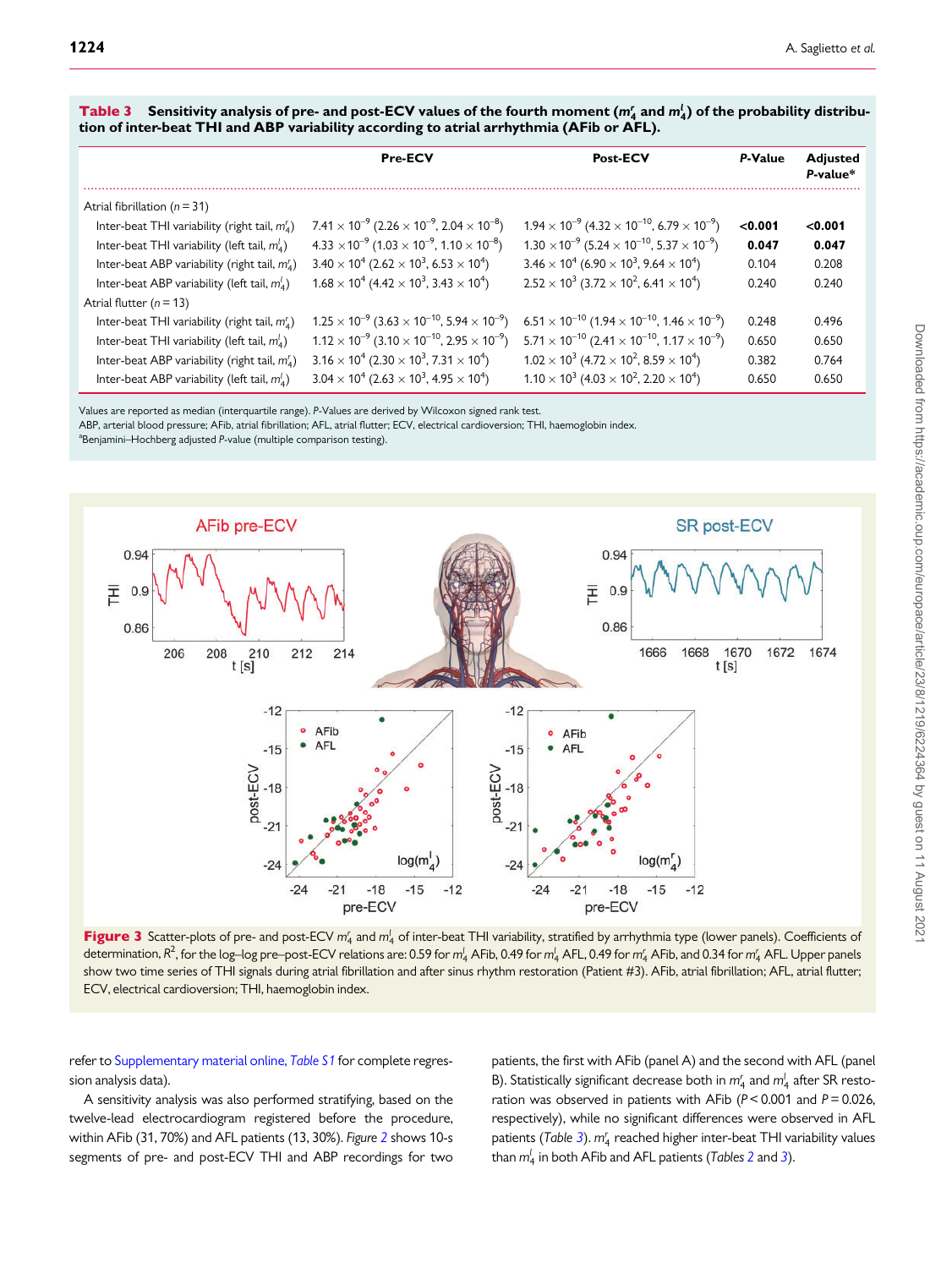Despite a trend towards decrease, no significant differences were found concerning  $m_4^\prime$  and  $m_4^\prime$  of inter-beat ABP variability before and after successful ECV, both in AFib and in AFL patients (AFib:  $P = 0.208$  and  $P = 0.240$ ; AFL:  $P = 0.382$  and  $P = 0.650$ , respectively; Table 3).

The scatter-plots of pre- and post-ECV  $m_4^r$  and  $m_4^l$  of interbeat THI variability are reported in Figure 3, stratified by arrhythmia type.

## **Discussion**

In the present study, we have assessed beat-to-beat haemodynamic signals of the cerebral microcirculation in AFib/AFL patients, before and after SR restoration by ECV, with the use of SRS-NIRS at a high sampling frequency (20 Hz).

The main findings are

- Sinus rhythm restoration significantly reduced the burden of extreme single-beat haemodynamic events in cerebral microcirculation.
- Despite a trend towards reduction, extreme single-beat ABP events did not vary significantly before and after ECV.

The present data support the computational hypothesis that haemodynamic alterations related to the 'irregularly irregular' AFib rhythm, although being relatively absorbed at the systemic level (ABP signal) thanks to short-term regulation feedbacks, are not dampened along the cerebrovascular circulation, and result in an increased burden of extreme single-beat haemodynamic events at the microcirculatory level. The inter-beat THI variability, representative of perfusion variations in the cerebral microcirculation, significantly varied after cardioversion, while the inter-beat ABP variability only showed a non-significant trend towards reduction (Table 3), highlighting a bigger impact of AFib-induced perturbations on the distal cerebral circulation compared to the systemic district. It can be speculated that this behaviour might be a consequence of different dynamics (latency and/or gain) in short-term feedback mechanisms between the systemic circulation (baroreceptors) and the inner cerebral circle (cerebral autoregulation mechanism), as well as mechanical and structural properties of the complex network of brain vessels, resulting in proximal-to-distal amplification of AFib-related haemodynamic perturbations along the cerebral circulation.<sup>11</sup> Moreover, a recent work by Junejo et al.<sup>9</sup> demonstrated for the first time that individuals with AFib present a diminished cerebral autoregulation compared both to healthy controls and hypertensive patients without AFib. In this regard, it is also noteworthy that a greater benefit of the ECV, in terms of reduction of cerebral microcirculatory extreme events probability, was seen in patients with internal carotid artery stenosis, a condition known to reduce cerebral autoregulation efficiency.<sup>18</sup> However, future dedicated studies are needed to test this explanatory hypothesis. In addition, the sensitivity analysis, based on accurate pre-ECV rhythm assessment, strengthens the hypothesis that the reduction in the burden of extreme haemodynamic events in cerebral microcirculation is mainly driven by the elimination of a highly irregular rhythm. In fact, we did not observe differences in terms of extreme events before and after SR restoration in case of AFL, an atrial arrhythmia considered and managed equally to AFib, but characterized by a less irregular ventricular response. These observations support the

hypothesis that 'irregularly irregular' systemic haemodynamic perturbations exerted by AFib, due to its irregular RR intervals, constitutes a critical issue challenging cerebral autoregulation system.

Our data integrate recent evidences in the field of cerebral haemodynamics during AFib. Using ALS-MRI before and after AFib cardioversion, Gardarsdottir et al.<sup>19</sup> demonstrated that successful SR restoration, maintained for at least 10 weeks, related to a significant increase in cerebral perfusion  $(+4.9$  mL/100 g/min). Despite the limited temporal resolution of ALS-MRI not permitting to assess beatto-beat variations in perfusion, this is an elegant demonstration that successful cardioversion in AFib patients increases the mean cerebral distal perfusion. Wutzler et al.,<sup>20</sup> using non-spatially resolved NIRS monitoring with very low frequency sampling (<1 Hz), reported an increase in mean cerebral oxygen saturation (indirectly reflecting cerebral perfusion) after successful cardioversion. Thanks to the high temporal resolution of the cerebral SRS-NIRS at maximum frequency sampling (20 Hz), the present study focuses on extreme beat-to-beat haemodynamic events at the level of cerebral microcirculation. Taken together, these data suggest that AFib exerts detrimental effects on cerebral haemodynamics both by lowering mean cerebral perfusion, likely due to the absence of atrial kick during ongoing arrhythmia, and by inducing transient beat-to-beat perfusion perturbations which are perpetuated up to cerebral microcirculatory level, due to RR intervals irregularity.

To our knowledge, the present is the first in vivo demonstration of AFib-induced beat-to-beat alterations in cerebral microcirculation, supporting the hypothesis that AFib per se may promote cognitive dysfunction and dementia through a chronic occurrence of extreme haemodynamic events.

#### Limitations

First, sample size limits multivariate analysis aiming to correlate the fourth moment of inter-beat THI variability to baseline clinical characteristics and prescribed medications. Secondly, although post-ECV sampling has been acquired after recovery from deep sedation, it cannot be excluded that an anaesthetic 'tail' might impact post-ECV measurements. In this regard, the lack of a non-cardioversion control group and day test re-test reproducibility measures constitute a limitation of the present study. Thirdly, limited sample size of AFL patients may have not provided sufficient power to detect significant differences in THI signals in the sensitivity analysis. Finally, even though the SRS-NIRS algorithm is designed to reduce extra-cranial circulation influence, it cannot be excluded that a residual impact might be present, possibly affecting THI measurements.

## **Conclusions**

The present study is the first in vivo demonstration that SR restoration by ECV, significantly reduces, in AFib patients, the burden of extreme single-beat haemodynamic events in cerebral microcirculation. Future studies are needed to confirm a direct causal relationship and to investigate whether SR maintenance with modern rhythm control strategies, such as catheter ablation, might reduce the long-term cognitive burden in AFib patients.